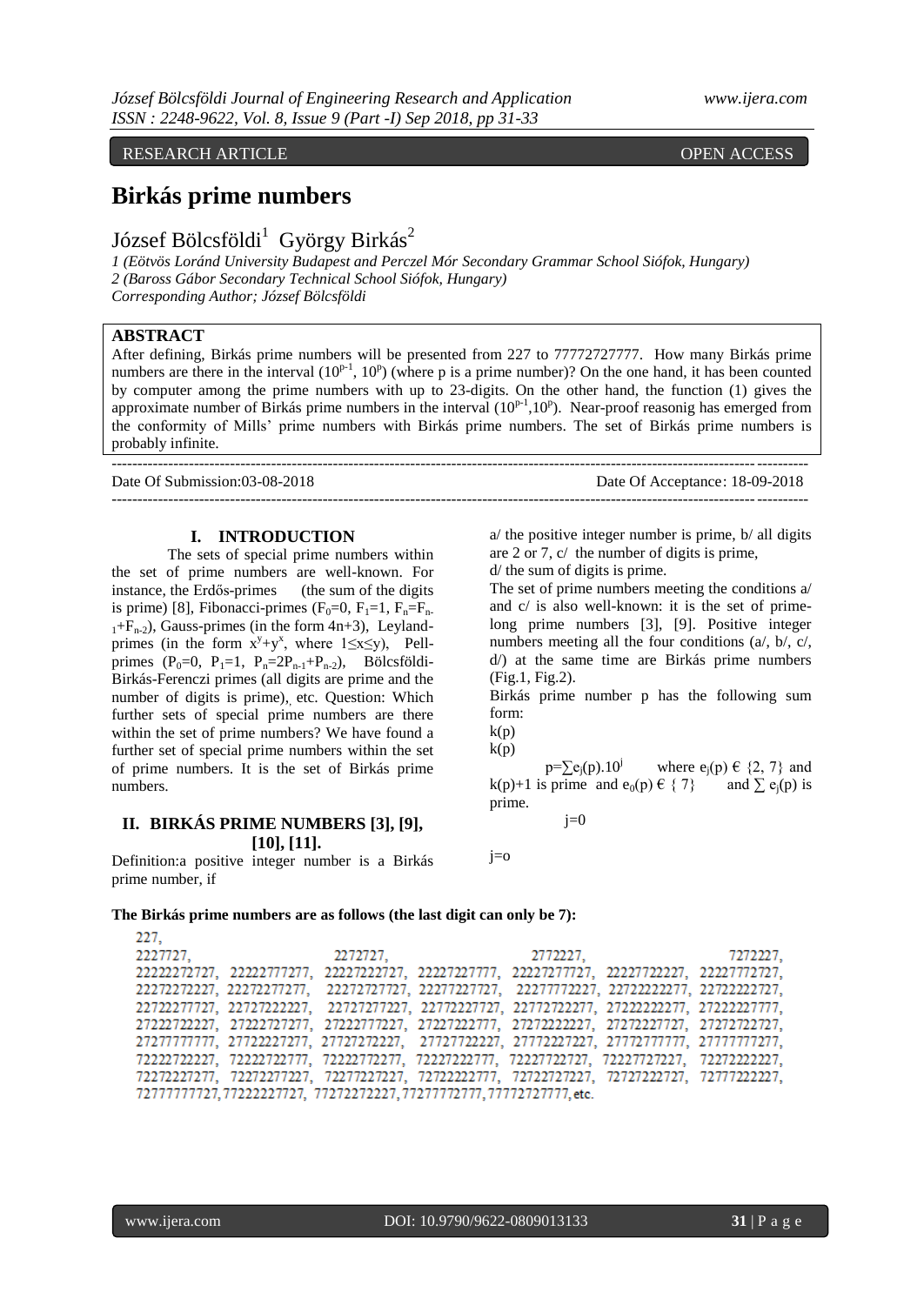|                | $H(p)$ is the factual frequency of Birkás prime          |      |
|----------------|----------------------------------------------------------|------|
|                | numbers in the interval $(10^{p-1}, 10^p)$ .             |      |
|                | $H(2)=0$ , $H(3)=1$ , $H(5)=0$ , $H(7)=4$ , $H(11)=54$ , |      |
|                | $H(13)=207$ , $H(17)=2485$ , $H(19)=7950$ ,              |      |
| $H(23)=59043,$ |                                                          | etc. |
|                | S(p) function gives the number of Birkás prime           |      |

numbers in the interval  $(10^{p-1}, 10^p)$ . We think that

**S(p)=1,192x1,6<sup>p</sup>** where p is prime. (1

The factual number of Birkás primes and the number of Birkás primes calculated according to function (1) are as follows:

| Number of digits | The factual number of<br><b>Birkás primes</b> | The number of<br>Birkás primes                  |                |
|------------------|-----------------------------------------------|-------------------------------------------------|----------------|
| $\frac{p}{2}$    | in the interval $(10^{p-1}, 10^p)$ H(p)<br>0  | according to function S(p)=1,192x1,6P<br>3,0515 | H(p)/S(p)<br>0 |
| 3                | 1                                             | 4,8824                                          | 0,21           |
| 5                | 0                                             | 12,4990                                         | 0              |
| 7                | 4                                             | 31,9975                                         | 0,13           |
| 11               | 54                                            | 209,6986                                        | 0,26           |
| 13               | 207                                           | 536,8291                                        | 0,26           |
| 17               | 2485                                          | 3518,1630                                       | 0,71           |
| 19               | 7950                                          | 9006,4974                                       | 0,88           |
| 23               | 59043                                         | 59024,9811                                      | 1,00           |

**Fig.1**